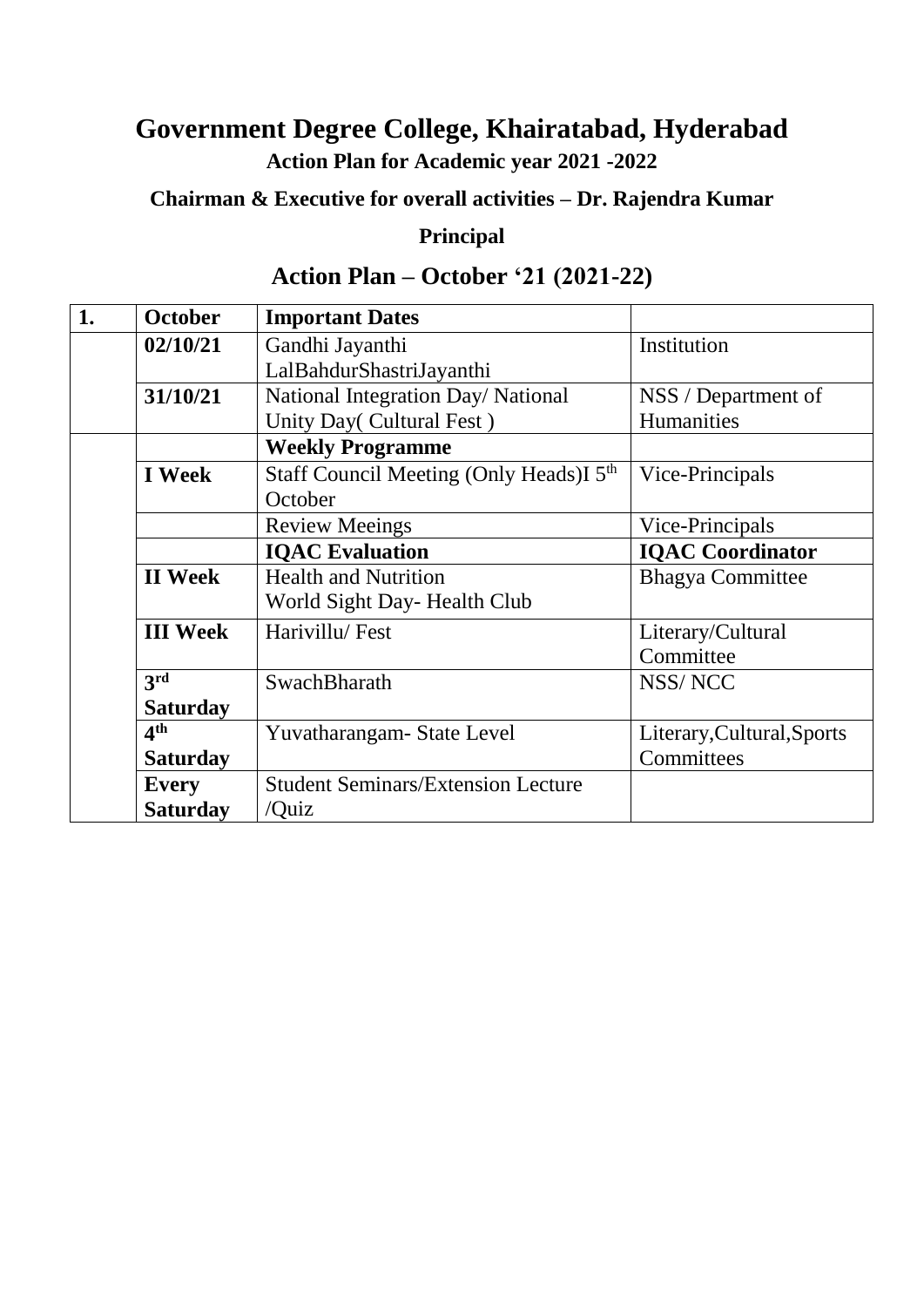## **Action Plan – November'21 (2021-22)**

| 2. | <b>November</b> | <b>Important Dates</b>                             |                         |
|----|-----------------|----------------------------------------------------|-------------------------|
|    | 11/11/21        | <b>National Education Day</b>                      | Department of English   |
|    | 14/11/21        | Pandit Jawaharlal Nehru Birthday                   | Institution             |
|    |                 | <b>World Diabetes Day</b>                          | <b>Bhagya Committee</b> |
|    | $14/11/21-$     | National library week                              | Department of Library   |
|    | 20/11/21        |                                                    |                         |
|    | 25/11/21        | International Day of Elimination of                | Women's Empowerment     |
|    |                 | Violence against women                             | Cell                    |
|    | 26/11/21        | <b>Constitution Day</b>                            | Department of Political |
|    |                 |                                                    | Science                 |
|    | 27/11/21        | <b>NCC</b> Day                                     | <b>NCC</b>              |
|    |                 | <b>Weekly Programme</b>                            |                         |
|    | <b>I</b> Week   | Staff Council Meeting (Only Heads) 5 <sup>th</sup> | Vice-Principals         |
|    |                 | November                                           |                         |
|    |                 | Review meetings                                    | Vice-Principals         |
|    |                 | <b>IQAC</b>                                        | <b>IQAC Coordinator</b> |
|    |                 | Yuvatharangam                                      | <b>Grand Final</b>      |
|    | <b>II</b> Week  | <b>Health and Nutrition</b>                        | <b>Bhagya Committee</b> |
|    |                 | <b>Awareness of Diabetes</b>                       |                         |
|    | 3rd             | SwachBharath                                       | <b>NCC/NSS</b>          |
|    | <b>Saturday</b> |                                                    |                         |
|    | 4 <sup>th</sup> | Harithaharam                                       | Harithaharam Committee  |
|    | <b>Saturday</b> |                                                    |                         |
|    | <b>Every</b>    | <b>Student Seminars/Extension Lecture</b>          |                         |
|    | <b>Saturday</b> | /Quiz                                              |                         |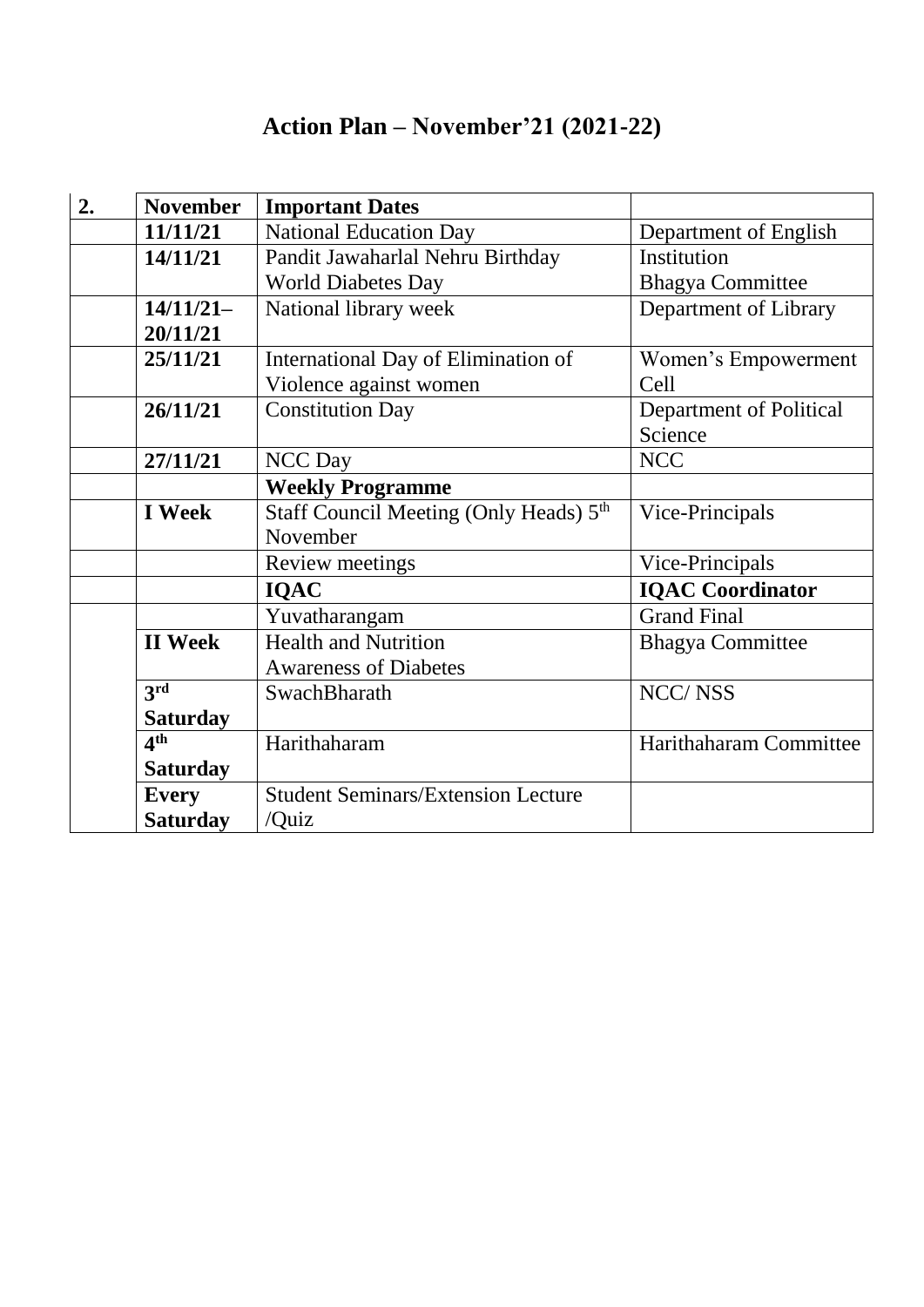| 3.                               | <b>December</b>                                                                                          | <b>Important Dates</b>       |                           |
|----------------------------------|----------------------------------------------------------------------------------------------------------|------------------------------|---------------------------|
|                                  | 01/12/21                                                                                                 | <b>AIDS</b> Day              | <b>Red Ribbon Club</b>    |
| 10/12/21                         |                                                                                                          | Humans Rights Day            | <b>Political Science</b>  |
|                                  | 22/12/21<br><b>National Mathematics Day</b><br>24/12/21<br><b>National Consumer Day</b>                  |                              | Department of Mathematics |
|                                  |                                                                                                          |                              | Department of Commerce    |
|                                  | <b>Weekly Programme</b><br>Staff Meeting $-1st$ December<br>I Week<br><b>Staff Council Meeting (only</b> |                              |                           |
|                                  |                                                                                                          |                              | Vice-Principals           |
|                                  |                                                                                                          |                              | Vice-Principals           |
| Heads)- 5 <sup>th</sup> December |                                                                                                          |                              |                           |
|                                  |                                                                                                          | <b>Review Meetings</b>       | Principal                 |
|                                  |                                                                                                          | <b>IQAC Executive body</b>   | <b>IQAC</b>               |
|                                  | 3rd                                                                                                      | <b>SwachBharath</b>          | <b>NCC/NSS</b>            |
|                                  | <b>Saturday</b>                                                                                          |                              |                           |
| 4 <sup>th</sup><br>Harithaharam  |                                                                                                          |                              | Harithaharam Committee    |
|                                  | <b>Saturday</b>                                                                                          |                              |                           |
|                                  | <b>Every</b>                                                                                             | <b>Student Seminars/Quiz</b> |                           |
|                                  | <b>Saturday</b>                                                                                          |                              |                           |
|                                  |                                                                                                          |                              |                           |

#### **Action Plan – December'21 (2021-22)**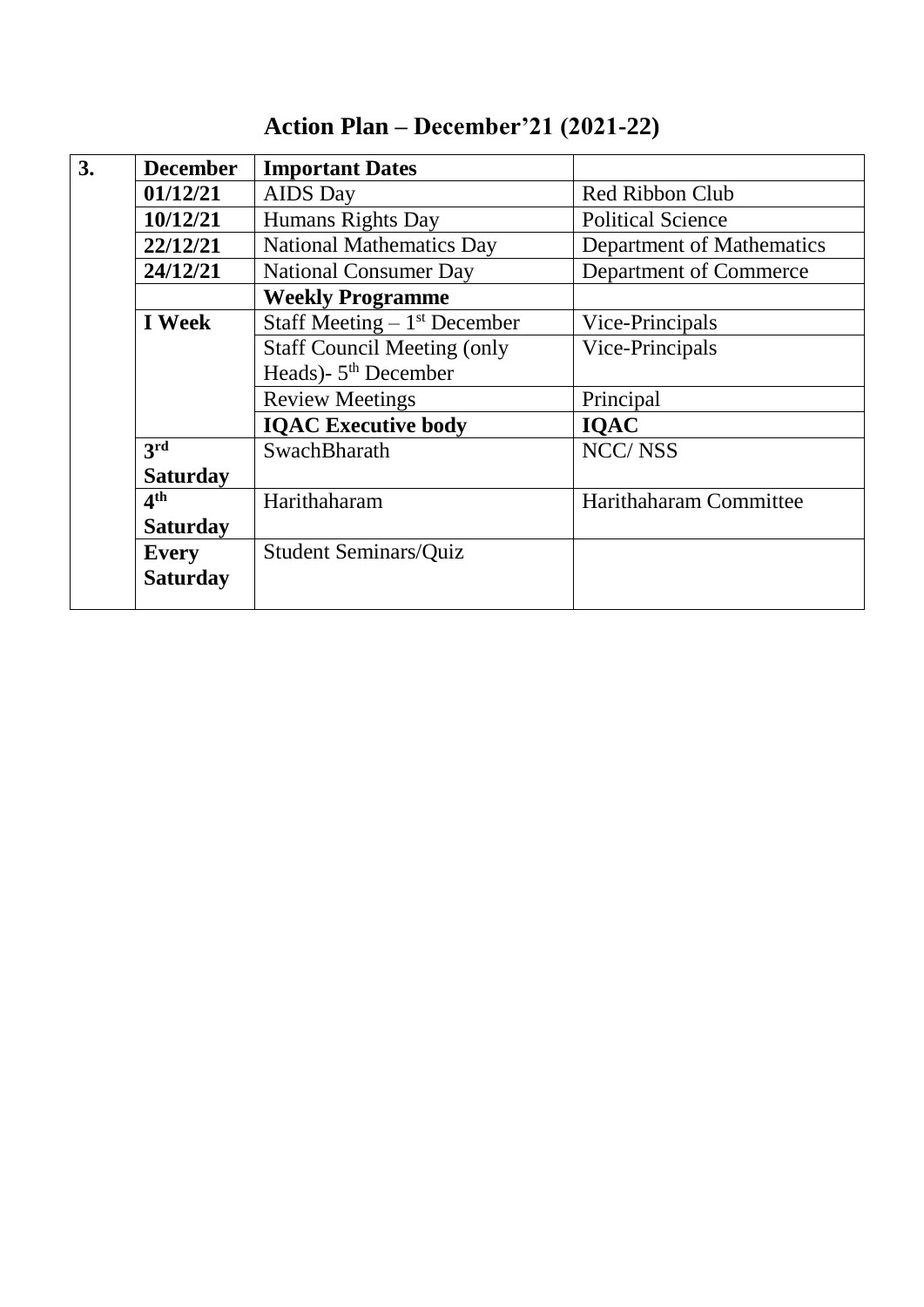| $\overline{4}$ . | <b>January</b>  | <b>Important Dates</b>                    |                              |
|------------------|-----------------|-------------------------------------------|------------------------------|
|                  | 12/01/2022      | National Youth Day (Vivekananda           | <b>Physical Education</b>    |
|                  |                 | Birthday)                                 |                              |
|                  | 25/01/2022      | <b>National Voters Day</b>                | <b>NSS</b>                   |
|                  | 26/01/2022      | Republic Day                              | Institution                  |
|                  |                 | <b>Weekly Programme</b>                   |                              |
|                  | <b>I</b> Week   | Staff Meeting $-1$ <sup>st</sup> January  | Vice-Principals              |
|                  |                 | <b>Staff Council Meeting (only Heads)</b> | Vice-Principals              |
|                  |                 | $5th$ Jan                                 |                              |
|                  |                 | <b>IQAC</b> Meeting                       | <b>IQAC</b>                  |
|                  |                 | Review meeting                            | Principal                    |
|                  | <b>II</b> Week  | <b>Jignasa Study Projects</b>             | <b>Concerned Departments</b> |
|                  |                 | <b>State Level Presentations</b>          |                              |
|                  | <b>III</b> Week | <b>Health and Nutrition</b>               | <b>Bhagya Committee</b>      |
|                  |                 | Menstrual Hygiene for Girls               |                              |
|                  | 3rd             | SwachBharath                              | <b>NCC/NSS</b>               |
|                  | <b>Saturday</b> |                                           |                              |
|                  | 4 <sup>th</sup> | Harithaharam                              | Harithaharam Committee       |
|                  | <b>Saturday</b> |                                           |                              |
|                  | <b>Every</b>    | <b>Field Trips</b>                        | Any Department               |
|                  | <b>Saturday</b> |                                           |                              |

## **Action Plan – January'22 (2021-22)**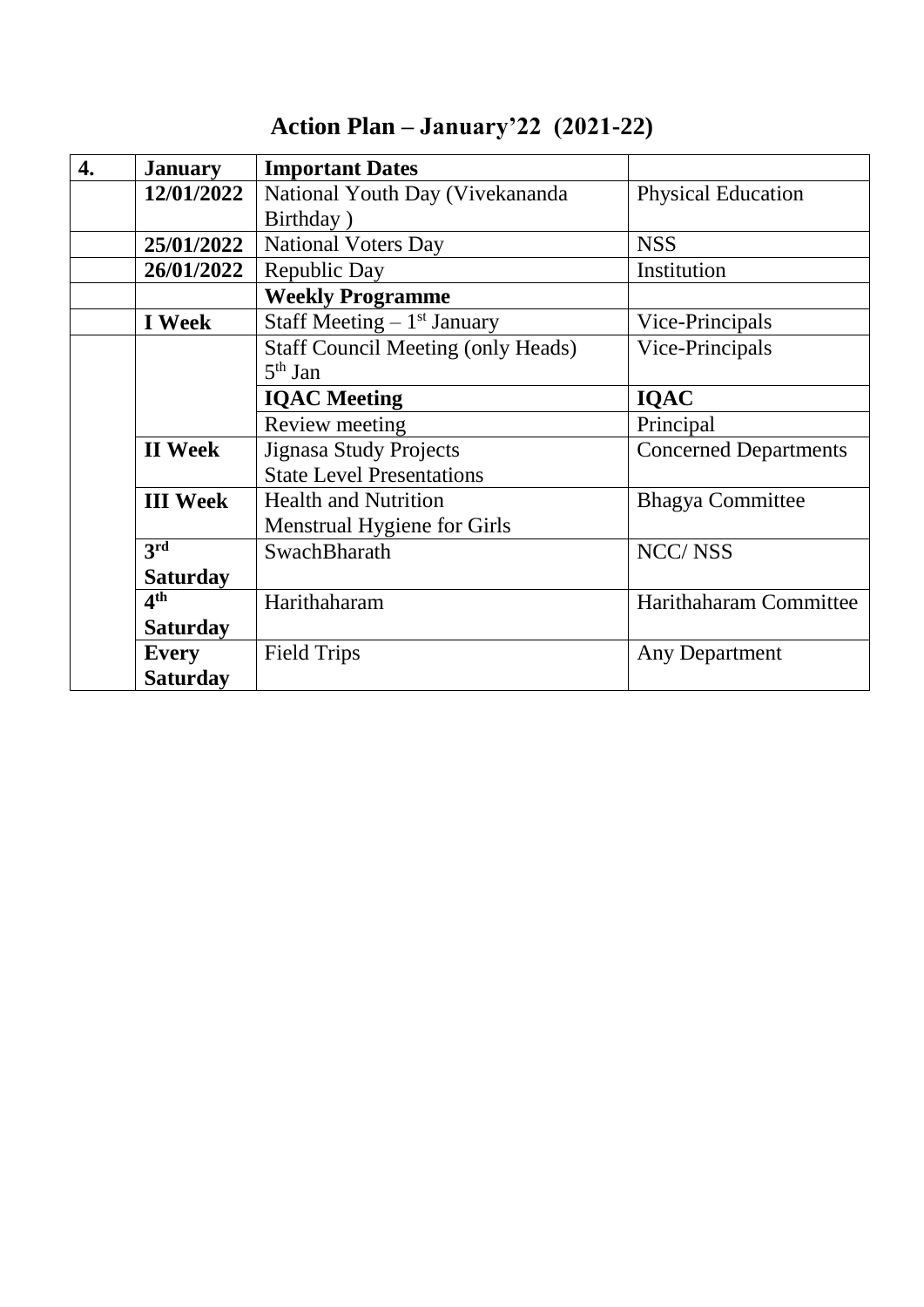| 5. | <b>February</b> | <b>Important Dates</b>                             |                                |
|----|-----------------|----------------------------------------------------|--------------------------------|
|    | 21/02/2022      | Antharjathiya                                      | Department of                  |
|    |                 | MathruBhashadinothsavam                            | Telugu/Sanskrit                |
|    | 28/02/2022      | <b>National Science Day</b>                        | <b>All Science Departments</b> |
|    |                 | <b>Weekly Programme</b>                            |                                |
|    | <b>I</b> Week   | Staff Meeting $-1$ <sup>st</sup> February          | Vice-Principal                 |
|    |                 | Staff Council Meeting (only Heads) 5 <sup>th</sup> | Vice-Principal                 |
|    |                 | Feb                                                |                                |
|    |                 | <b>CPDC</b> Review meeting                         | <b>CPDC</b> Committee          |
|    |                 | <b>IQAC</b> Meeting                                | <b>IQAC</b>                    |
|    | <b>II</b> Week  | Review meetings                                    | Principal                      |
|    |                 | Performance Improvement                            | <b>Revision and Remedial</b>   |
|    |                 |                                                    | Classes                        |
|    | <b>III</b> Week | <b>Health and Nutrition</b>                        | <b>Bhagya Committee</b>        |
|    |                 | <b>Awareness on Cancer</b>                         |                                |
|    | 3rd             | <b>Parent Teacher meeting</b>                      | Principal/Mentors              |
|    | <b>Saturday</b> | SwachBharath                                       | <b>NCC/NSS</b>                 |
|    | 4 <sup>th</sup> | Harithaharam                                       | Harithaharam Committee         |
|    | <b>Saturday</b> |                                                    |                                |
|    | <b>Every</b>    | <b>Field Trips</b>                                 | Any Department                 |
|    | <b>Saturday</b> |                                                    |                                |

#### **Action Plan – February'22 (2021-22)**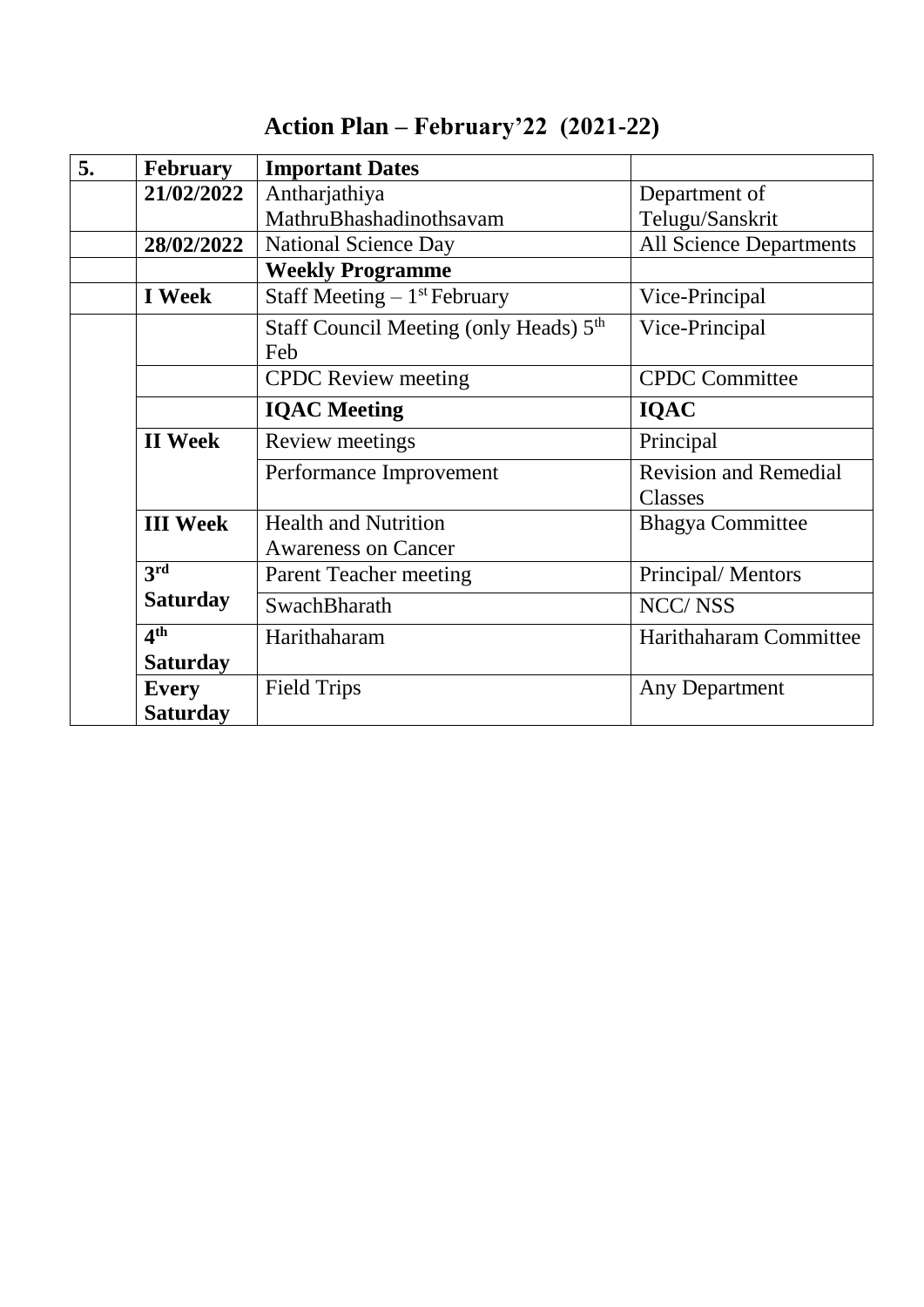#### **Action Plan – March'22 (2021-22)**

| 6. | <b>March</b>                                                                                                        | <b>Important Dates</b>       |                         |
|----|---------------------------------------------------------------------------------------------------------------------|------------------------------|-------------------------|
|    | 8/03/2022                                                                                                           | International Women's day    | Women's Empowerment     |
|    |                                                                                                                     |                              | Cell                    |
|    |                                                                                                                     | Workshop on NAAC Preparation | <b>IQAC</b>             |
|    |                                                                                                                     | <b>Weekly Programme</b>      |                         |
|    | <b>I</b> Week<br>Staff Meeting 1 <sup>st</sup> March<br>Staff Council Meeting (Only Heads) 5 <sup>th</sup><br>March |                              | Vice-Principals         |
|    |                                                                                                                     |                              | Vice-Principals         |
|    |                                                                                                                     |                              |                         |
|    | <b>Budget</b>                                                                                                       |                              | Principal               |
|    |                                                                                                                     | <b>IQAC</b> Meeting          | <b>IQAC</b>             |
|    | <b>II</b> Week                                                                                                      | Review meetings              | Principal               |
|    |                                                                                                                     | <b>Health and Nutrition</b>  | <b>Bhagya Committee</b> |
|    |                                                                                                                     | Oral Health Day              |                         |
|    | <b>III</b> Week                                                                                                     | <b>Stock Verification</b>    | Labs and Library        |
|    | 4 <sup>th</sup>                                                                                                     | Harithaharam                 | Harithaharam Committee  |
|    | <b>Saturday</b>                                                                                                     |                              |                         |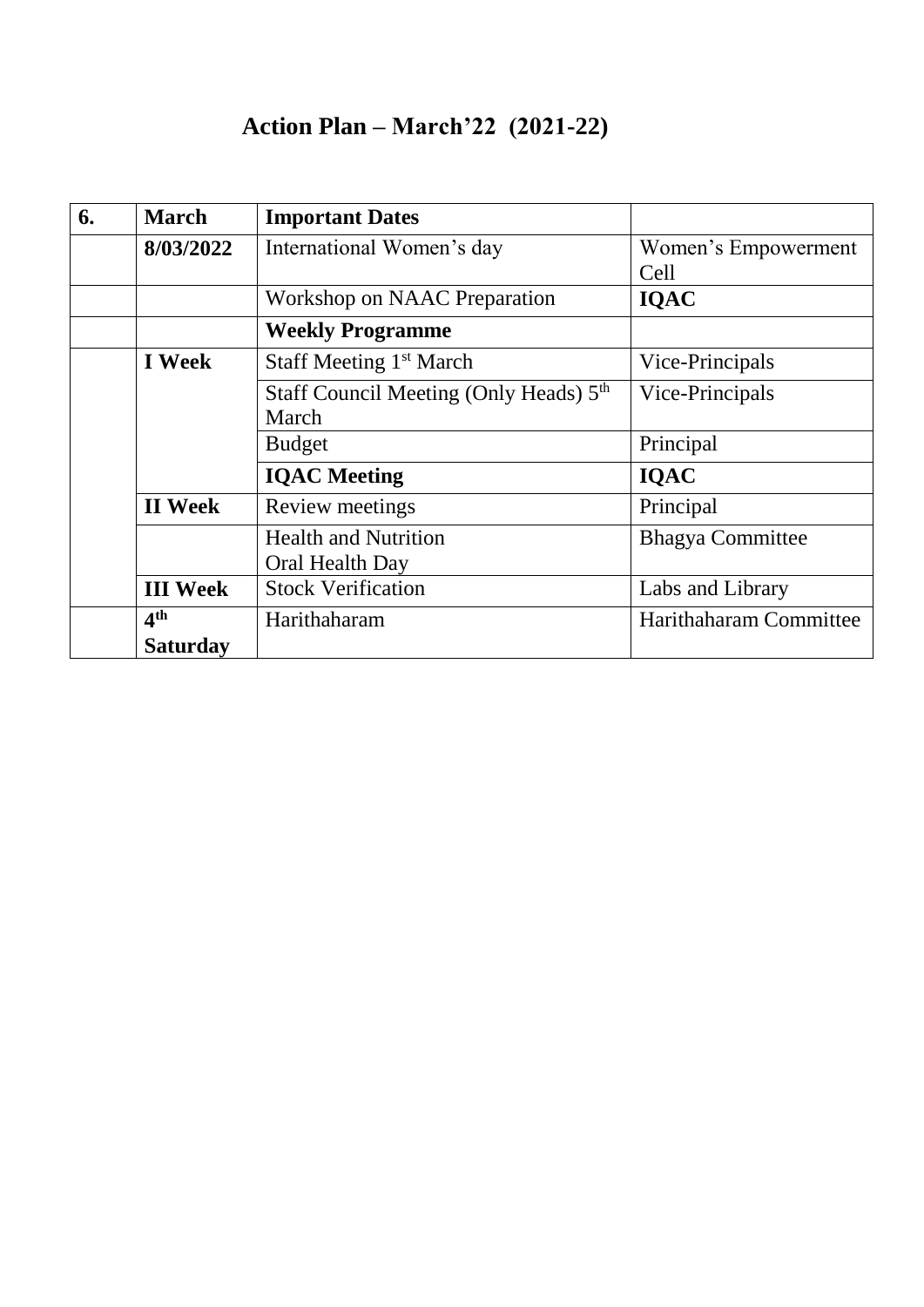| Action Plan – April'22 $(2021-22)$ |  |
|------------------------------------|--|
|------------------------------------|--|

| 7. | <b>April</b>                                                    | <b>Important Dates</b>                                 |                             |
|----|-----------------------------------------------------------------|--------------------------------------------------------|-----------------------------|
|    | 05/04/2022                                                      | Birthday of Babu Jagajivan Ram                         | Institution                 |
|    | 14/04/2022                                                      | Dr. B. R. Ambedkar Birthday                            | Institution                 |
|    |                                                                 | <b>Weekly Programme</b>                                |                             |
|    | <b>I</b> Week                                                   | Staff Council Meeting (Only Heads )5th<br>April        | Vice-Principal              |
|    | Preparation of Annual Academic<br>Performance report            |                                                        | <b>Academic Coordinator</b> |
|    | <b>Preparation of IQAC Report-</b><br><b>Submission to NAAC</b> |                                                        | <b>IQAC</b>                 |
|    |                                                                 | Preparation of Annual Academic plan<br>for 2020-21     | <b>IQAC</b>                 |
|    |                                                                 | Preparation of DRC Annual Activity<br>plan for 2020-21 | <b>Bhagya Committee</b>     |
|    |                                                                 | <b>Health and Nutrition</b><br>World Health Day        |                             |
|    | 4 <sup>th</sup>                                                 | Harithaharam                                           | Harithaharam Committee      |
|    | <b>Saturday</b>                                                 |                                                        |                             |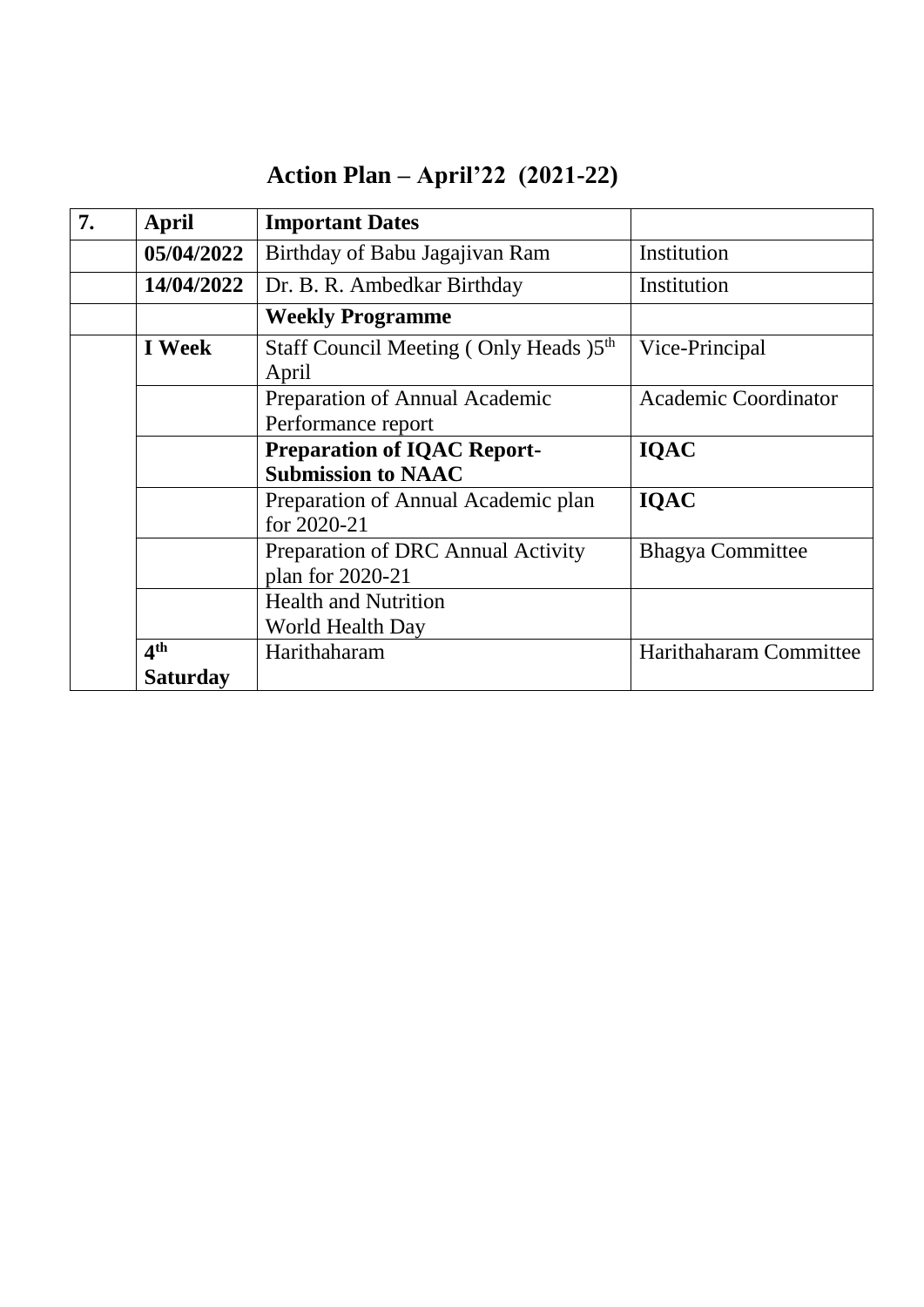| S.No            | <b>Month</b>                                               | <b>Activities Planned</b>                     | <b>Concerned Department</b>  |
|-----------------|------------------------------------------------------------|-----------------------------------------------|------------------------------|
| 8.              | <b>June-2022</b>                                           | <b>Important Dates</b>                        |                              |
|                 | 02/06/22                                                   | <b>Telangana Formation Day</b>                | Institution                  |
|                 | 05/06/22                                                   | World Environmental Day                       | Eco Club                     |
|                 | 14/06/22                                                   | <b>World Blood Donors Day</b>                 | <b>NSS</b>                   |
|                 | <b>International Yoga Day</b><br>21/06/22                  |                                               | NCC / NSS                    |
|                 | <b>I</b> Week                                              | <b>IQAC Meeting-Preparation of</b>            | <b>IQAC-Board</b>            |
|                 | <b>Institutional Plan</b>                                  |                                               |                              |
|                 | <b>Admission Process</b>                                   |                                               | <b>Admission Committee</b>   |
|                 | <b>Preparation of Committees</b>                           |                                               | Vice-Principal-I $&$ II      |
|                 | Preparation of Curricular Plan                             |                                               | <b>HOD-All Department</b>    |
|                 | <b>Review Meeting</b><br><b>II</b> Week                    |                                               | Principal                    |
|                 | Preparation of Sports equipment and                        |                                               | <b>Sports Committee</b>      |
|                 |                                                            | field                                         |                              |
| <b>III</b> Week |                                                            | Anti – Ragging Awareness Program me           | Anti – Ragging               |
|                 | <b>Student Seminars/Extension Lectures</b><br><b>Every</b> |                                               | Committee                    |
|                 |                                                            |                                               | <b>Concerned Departments</b> |
| <b>Saturday</b> |                                                            | /Quiz                                         |                              |
|                 |                                                            | Awareness on Health, hygiene and<br>nutrition | <b>Bhagya Committee</b>      |

# **Action Plan – June 22 (2021-22)**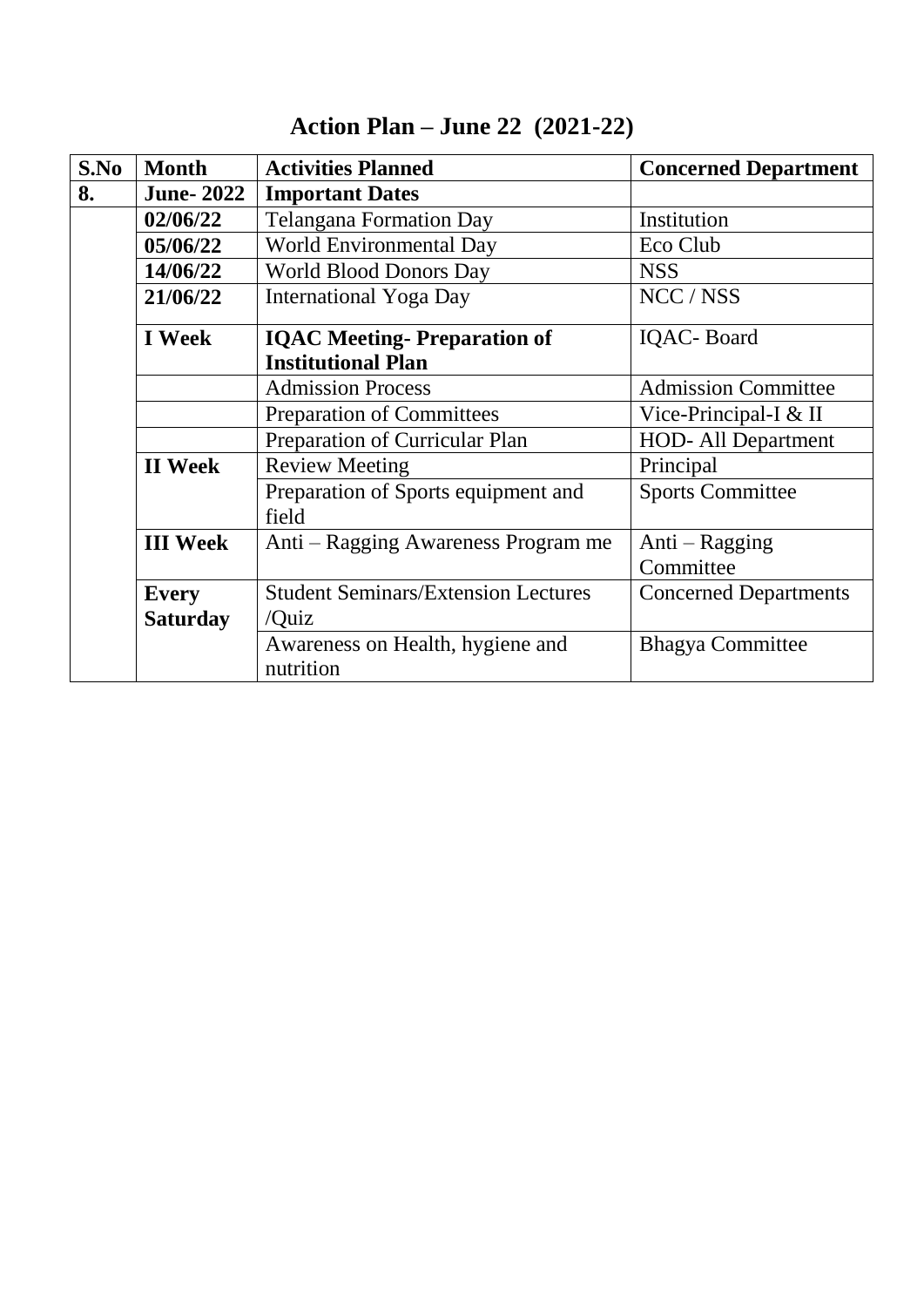| 9. | <b>July -2022</b>                 | <b>Important Dates</b>                                  |                             |  |
|----|-----------------------------------|---------------------------------------------------------|-----------------------------|--|
|    | 12/07/22                          | Haritha Haram                                           | Harithaharam Committee/     |  |
|    |                                   |                                                         | Dept. of Botany             |  |
|    |                                   | <b>Weekly Programme</b>                                 |                             |  |
|    | <b>I</b> Week                     | Staff Meeting $-1$ <sup>st</sup> July                   | Vice-Principals             |  |
|    |                                   | <b>Staff Council Meeting (Only Heads)</b><br>$5th$ July | Vice-Principals             |  |
|    |                                   | <b>Commencement of Classes</b>                          |                             |  |
|    |                                   | <b>Result Review</b>                                    | <b>All Departments</b>      |  |
|    |                                   | <b>Student Representative Meeting</b>                   | Vice-Principal-I & II       |  |
|    |                                   |                                                         | Academic Coordinator        |  |
|    |                                   | IQAC – Meeting of Executive Body-                       | <b>IQAC-Board</b>           |  |
|    | Preparation of Institutional Plan |                                                         |                             |  |
|    | <b>II</b> Week                    | Harivillu - Committee Review                            | All Committees/Clubs        |  |
|    |                                   | Meetings                                                |                             |  |
|    |                                   | Health and Nutrition-Awareness on                       | <b>Bhagya Committee</b>     |  |
|    |                                   | Anemia                                                  |                             |  |
|    | III                               | <b>Academic Audit of Records</b>                        | Vice-Principal-I & II       |  |
|    | <b>Saturday</b>                   |                                                         | <b>Academic Coordinator</b> |  |
|    | 3rd                               | SwachBharath                                            | NCC/NSS                     |  |
|    | <b>Saturday</b>                   |                                                         |                             |  |
|    | 4 <sup>th</sup>                   | Harithaharam                                            | Harithaharam Committee      |  |
|    | <b>Saturday</b>                   |                                                         |                             |  |
|    | <b>Every</b>                      | <b>Student Seminars/Extension Lectures</b>              | $\blacksquare$              |  |
|    | <b>Saturday</b>                   | /Quiz                                                   |                             |  |
|    |                                   |                                                         |                             |  |

# **Action Plan – July ' 22 (2021-22)**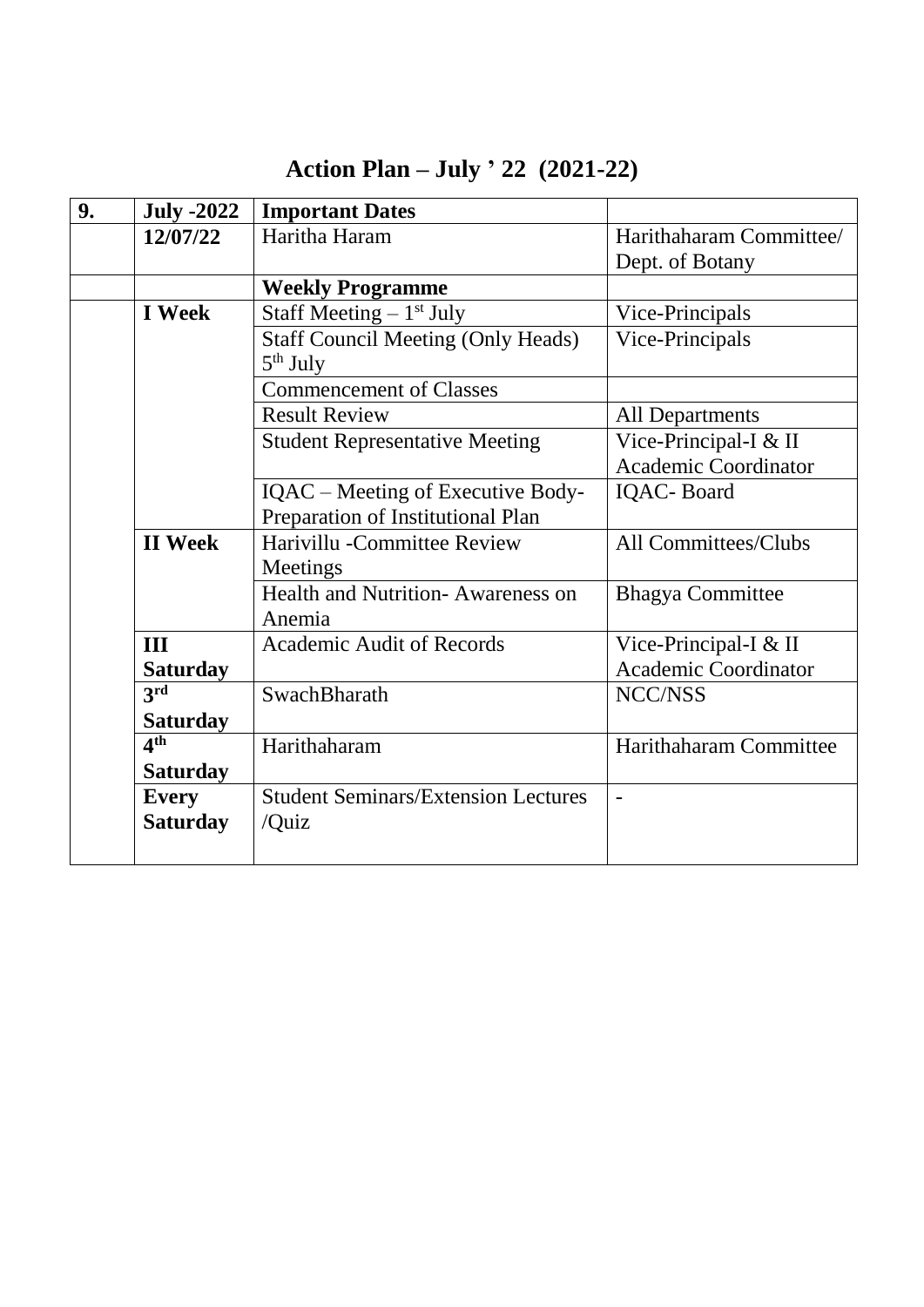|     | <b>August</b>   | <b>Important Dates</b>                                       |                                        |
|-----|-----------------|--------------------------------------------------------------|----------------------------------------|
| 10. |                 |                                                              |                                        |
|     | 06/08/22        | <b>Organ Donation Day</b>                                    | <b>Health Club</b>                     |
|     | 12/08/22        | <b>International Youth Day</b>                               | <b>Physical Education</b>              |
|     | 15/08/22        | <b>Independence Day Celebration</b>                          | Institution                            |
|     | 26/08/22        | Women's Equality Day                                         | Women's Empowerment<br>Cell            |
|     | 29/08/22        | Telugu BhashaDinotsavam                                      | Dept. Of Telugu                        |
|     | 29/08/22        | National Sports Day/ICC- Combat<br>Techniques for girls      | <b>Physical Education</b>              |
|     |                 | <b>Weekly Programme</b>                                      |                                        |
|     | <b>I</b> Week   | Staff Meeting $-1$ <sup>st</sup> August                      | Vice-Principals                        |
|     |                 | Staff Council Meeting (Only Heads) 5 <sup>th</sup><br>August | Vice-Principals                        |
|     |                 | <b>IQAC</b> – Meeting of Executive Body                      | <b>IQAC-Board</b>                      |
|     | <b>II</b> Week  | Health and nutrition                                         | <b>Health Club</b>                     |
|     |                 | Harivillu - Committee Review Meetings                        | All Committees/Clubs                   |
|     |                 | <b>Medical Camp- Deworming-Tablets</b>                       | <b>Health Club</b>                     |
|     | <b>III</b> Week | Add-on-courses                                               | Two day workshop by<br>each Department |
|     | 3rd             | SwachBharath                                                 | <b>NSS</b>                             |
|     | <b>Saturday</b> |                                                              |                                        |
|     | 4 <sup>th</sup> | Harithaharam                                                 | Harithaharam Committee                 |
|     | <b>Saturday</b> |                                                              |                                        |
|     | <b>Every</b>    | <b>Student Seminars/Extension Lectures</b>                   |                                        |
|     | <b>Saturday</b> | /Quiz                                                        |                                        |
|     |                 | Ecofest                                                      | Zoology                                |

## **Action Plan – August ' 22 (2021-22)**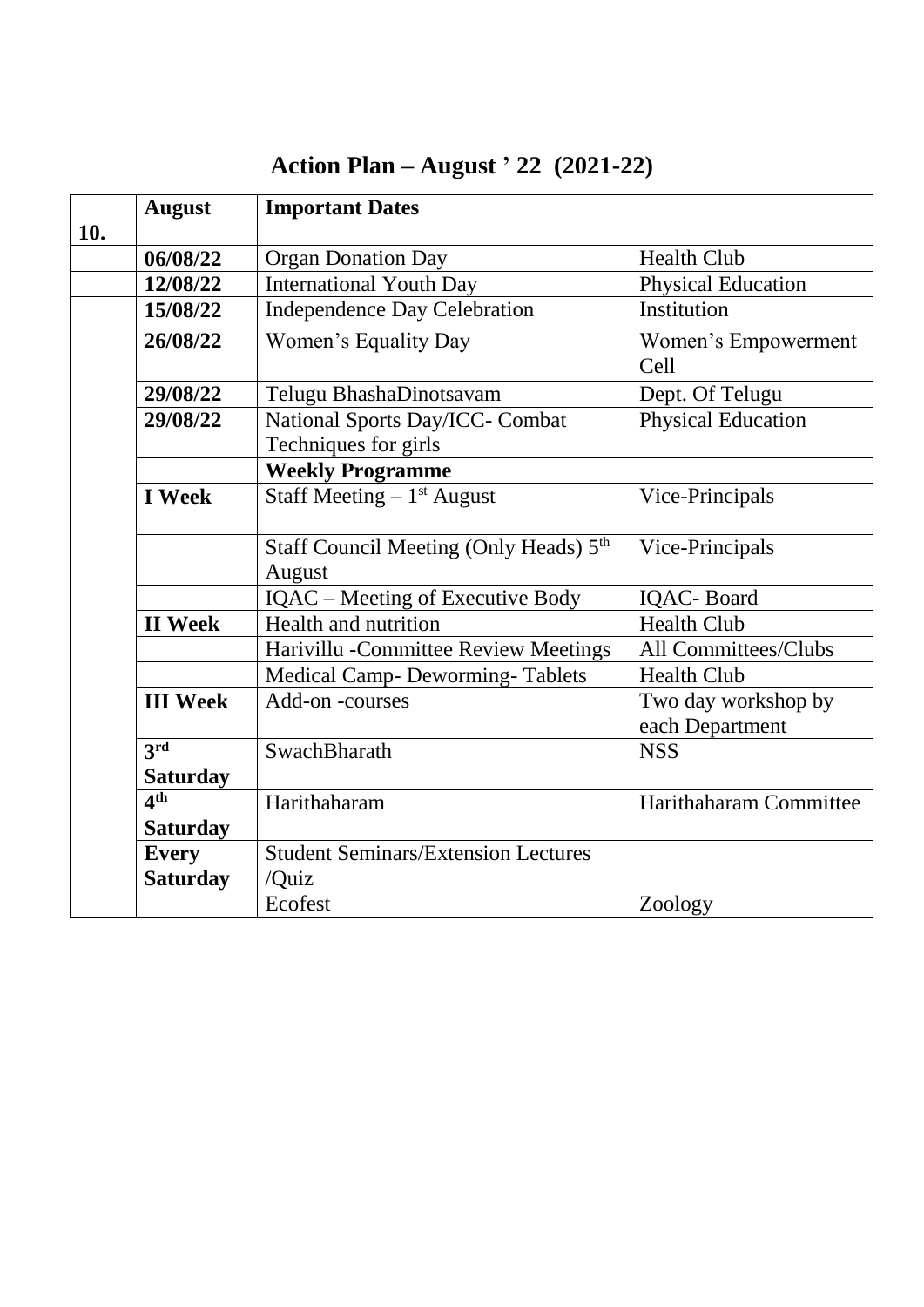| Action Plan – September ' 22 $(2021-22)$ |  |  |  |
|------------------------------------------|--|--|--|
|------------------------------------------|--|--|--|

| 11. | <b>September</b>                   | <b>Important Dates</b>                                    |                                  |
|-----|------------------------------------|-----------------------------------------------------------|----------------------------------|
|     | 05/09/22                           | <b>Teachers Day Celebration</b>                           | Instituition                     |
|     |                                    | Guru pujothsavam                                          |                                  |
|     | 08/09/22                           | <b>International Literacy Day</b>                         | Vangmayi (Literacy Club)         |
|     | 17/09/22                           | <b>Hindi Diwas Celebrations</b>                           | Dept. of Hindi                   |
|     | 24/09/22                           | <b>NSS Day</b>                                            | <b>NSS</b>                       |
|     | 27/09/22                           | World Tourism Day                                         | Dept.of Commerce                 |
|     | 29/09/22                           | <b>Surgical Strike Day</b>                                | NCC / NSS                        |
|     |                                    | <b>Health and Nutrition</b>                               | Health Club/ Bhagya<br>Committee |
|     | <b>I</b> Week                      | <b>Weekly Programme</b>                                   |                                  |
|     |                                    | Staff Meeting $-1$ <sup>st</sup> August                   | Vice-Principals                  |
|     |                                    | <b>Staff Council Meeting (Only</b><br>Heads) $5th$ August | Vice-Principals                  |
|     |                                    | IQAC – Meeting of Executive<br><b>Body</b>                | <b>IQAC-Board</b>                |
|     | 1st<br><b>Saturday</b>             | <b>Parent Teacher Meeting</b>                             | <b>Mentors</b>                   |
|     | <b>II</b> Week                     | <b>Review Meetings</b>                                    | Principal                        |
|     |                                    | Harivillu                                                 | All Committees & Clubs           |
|     |                                    | <b>Feed Back</b>                                          | <b>IQAC</b>                      |
|     | <b>III</b> Week,<br>3rd            | SwachBharath                                              | <b>NSS /NCC</b>                  |
|     | <b>Saturday</b>                    |                                                           |                                  |
|     | <b>IV Week</b>                     | <b>College Social Responsibility</b>                      | <b>Related Activities by NSS</b> |
|     | 4 <sup>th</sup><br><b>Saturday</b> | Harithaharam                                              | Harithaharam Committee           |
|     | <b>Every</b>                       | <b>Student Seminars/Extension</b>                         |                                  |
|     | <b>Saturday</b>                    | Lectures /Quiz                                            |                                  |
|     |                                    |                                                           |                                  |